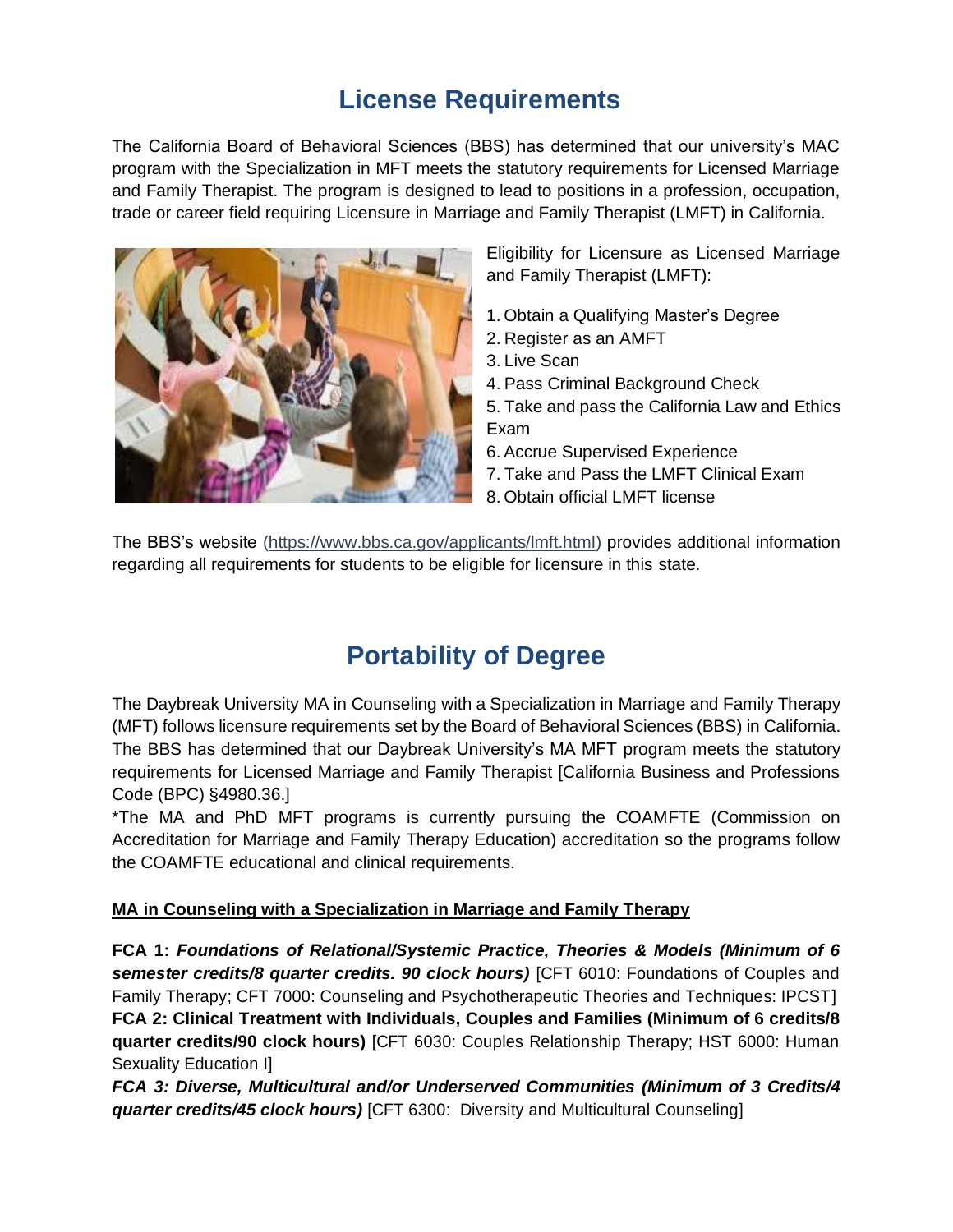*FCA 4: Research & Evaluation (Minimum* **of 3 Credits/4 quarter credits/45 clock hours)** [CFT 6050: Clinical Research and Evaluation]

*FCA 5: Professional Identity, Law, Ethics & Social Responsibility (Minimum of 3 Credits/4 quarter credits/45 clock hours)* [CFT 6600: Law, Professional Ethics, and Community Practice] *FCA 6: Biopsychosocial Health & Development Across the Life Span (Minimum of 3* 

*Credits/4 quarter credits/45 clock hours)* [CFT 6090: Human Growth and Family Development Across the Life Span]

*FCA 7: Systemic/Relational Assessment & Mental Health Diagnosis and Treatment (Minimum of 3 Credits/4 quarter credits/45 clock hours)* [CFT 6060: Psychopathology: Principles of the Diagnostic Process]

*FCA 8: Contemporary Issues* [CFT 6300: Diversity and Multicultural Counseling]

*FCA 9: Community Intersections & Collaboration* [CFT 6040: Group Therapy Process and Techniques]

*FCA 10: Preparation for Teletherapy Practice* [CFT 7900: Practicum in Couples and Family Therapy]

*Additionally Required Courses for California MFT licensure* [CFT 6020: Advanced Marriage and Family Therapy; CFT 6070: Psychopharmacology; CFT 6080: Assessment, Appraisal, and Psychological Testing; CFT 6100: Child, Partner, and Elder/Dependent Abuse Assessment and Intervention; CFT 6200: Community Mental Health Counseling; CFT 6500: Chemical Dependency and Addiction Counseling; CFT 6700: Trauma and Collaborative Care]

*Supervised internship* of at least 300 hours of direct client contact, of which 100 hours shall be with couples and families along with 100 Supervision hours. [CFT 7900: Practicum]

## **Ph.D. in Counseling with a Specialization in Marriage and Family Therapy**

ACA 1: Advanced Research [CFT 9000: PhD Research Methods I: Quantitative Research; CFT 9100: PhD Research Methods II: Qualitative Research; CFT 9200: PhD Research Publication Writing & Grant Writing; CFT 9600: PhD Dissertation I; CFT 9600: PhD Dissertation II; CFT 9600: PhD Dissertation III; CFT 9600: PhD Dissertation IV]

ACA 2: Advanced Relational/Systemic Clinical Theory [CFT 8700: Advanced Marriage and Family Therapy; IRT 8100: Advanced Couple Relationship Therapy Theory and Training: Imago Relationship Therapy; HST 8100: Human Sexuality Education II]

*ACA 3: Advanced Relational/Systemic Applications to Contemporary Challenges* [CFT 9700: MFT Professional Practice and Applications to Contemporary Challenges; CFT 7900: Practicum in Couples and Family Therapy]

*ACA 4: Foundations of Relational/Systemic Teaching, MFT Relational/Systemic Supervision, Consultation, and/or Leadership* [CFT 9800: Supervision of Supervision (Supervisor Training); CFT 9900: Professional Development Seminar]

o *Supervised internship* of at least 200 hours of direct client contact, of which 75 hours shall be with couples and families along with 70 Supervision hours. [CFT 7900: Practicum]

\* If students enter the Doctoral Program without completing the COAMFTE Master's courses they must additionally conduct the COAMFTE MFT Master's required clinical hours (300 clinical hours with 100 supervision hours).